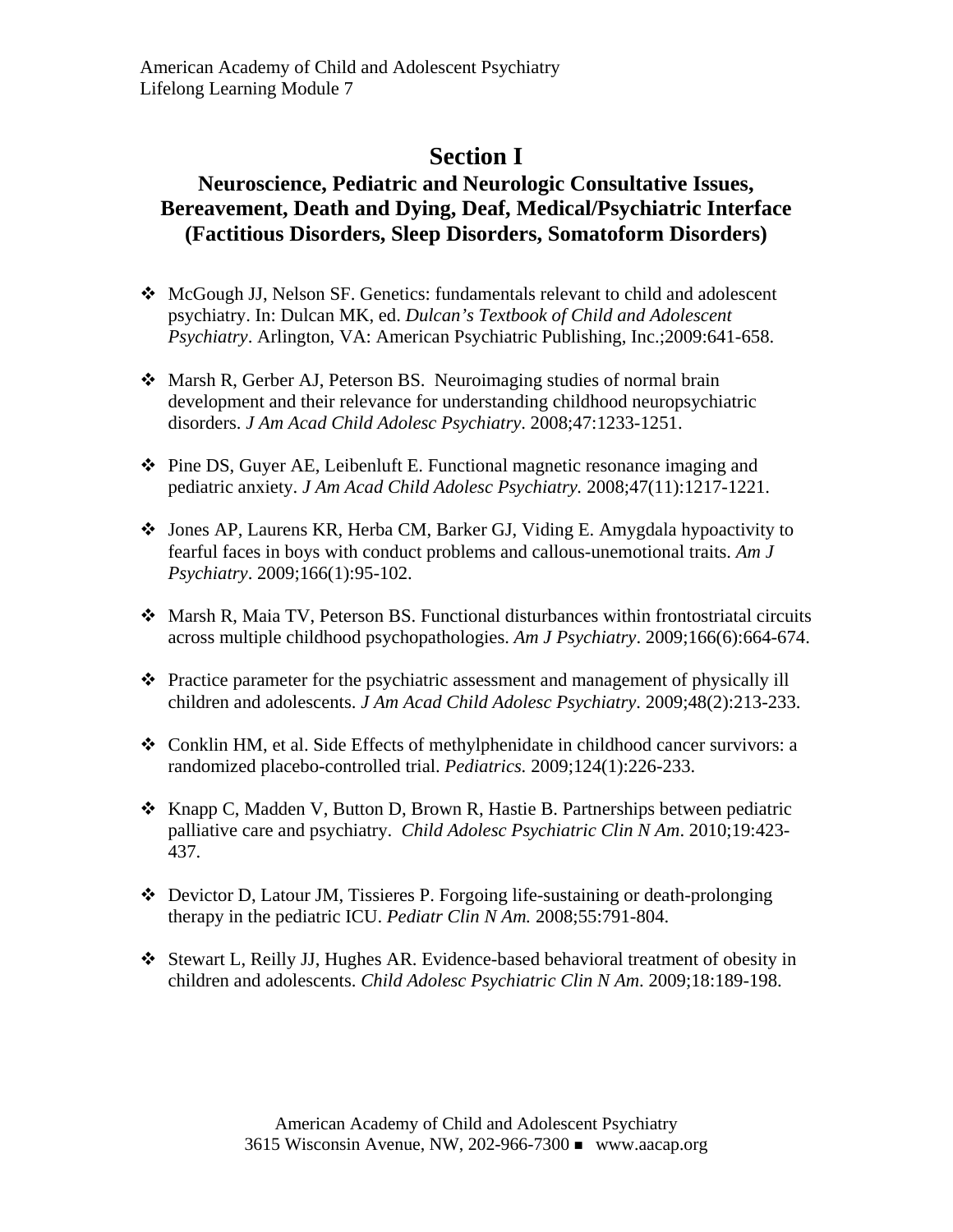- Partap S, Fisher PG. Managing chronic daily headaches. *Contemporary Pediatrics.* 2010. [http://www.modernmedicine.com/modernmedicine/Modern+Medicine+Now/Managi](http://www.modernmedicine.com/modernmedicine/Modern+Medicine+Now/Managing-chronic-daily-headaches/ArticleStandard/Article/detail/664788.%20%20Accessed%20May%2024) [ng-chronic-daily-headaches/ArticleStandard/Article/detail/664788. Accessed May](http://www.modernmedicine.com/modernmedicine/Modern+Medicine+Now/Managing-chronic-daily-headaches/ArticleStandard/Article/detail/664788.%20%20Accessed%20May%2024)  [24](http://www.modernmedicine.com/modernmedicine/Modern+Medicine+Now/Managing-chronic-daily-headaches/ArticleStandard/Article/detail/664788.%20%20Accessed%20May%2024), 2010.
- Shear MK. Grief and depression: treatment decisions for bereaved children and adults. *Am J Psychiatry.* 2009;166(7):746-748.
- $\triangle$  Brent D, et al. The incidence and course of depression in bereaved youth 21 months after the loss of a parent to suicide, accident, or sudden natural death. *Am J Psychiatry.* 2009;166(7):786-794.
- Linebarger JS, Sahler OJ, Egan KA. Coping with death. *Pediatr Rev*. 2009;30(9):350- 355.
- Fellinger J, Holzinger D, Sattel H, Laucht M, Goldberg D. Correlates of mental health disorders among children with hearing impairments. *Dev Med Child Neurol*. 2009;51(8):635-641.
- \* Keilmann A, Limberger A, Mann WJ. Psychological and physical well-being in hearing-impaired children. *Int J Pediatr Otorhinolaryngol.* 2007;71(11):1747-1752.
- Hayes H, Geers AE, Treiman R, Moog JS. Receptive vocabulary development in deaf children with cochlear implants: achievement in an intensive auditory-oral educational setting. *Ear & Hearing*. 2009;30:128-135.
- Shaw RJ, Dayal S, Hartman JK, DeMaso DR. Factitious disorder by proxy: pediatric condition falsification. *Harv Rev Psychiatr*. 2008;16(4):215-224.
- Owens J. Pharmacotherapy of pediatric insomnia. *J Am Acad Child Adolesc Psychiatry*. 2009;47:99-107.
- Reid GL, Huntley ED, Lewin DS. Insomnias of childhood and adolescence. *Child Adolesc Psychiatric Clin N Am.* 2009;18:979-1000.
- Shaw RJ, et al. Somatoform Disorders. In Shaw RJ, DeMaso DR, eds. *Textbook of Pediatric Psychosomatic Medicine*. Arlington, VA: American Psychiatric Publishing, Inc.; 2010:121-139.